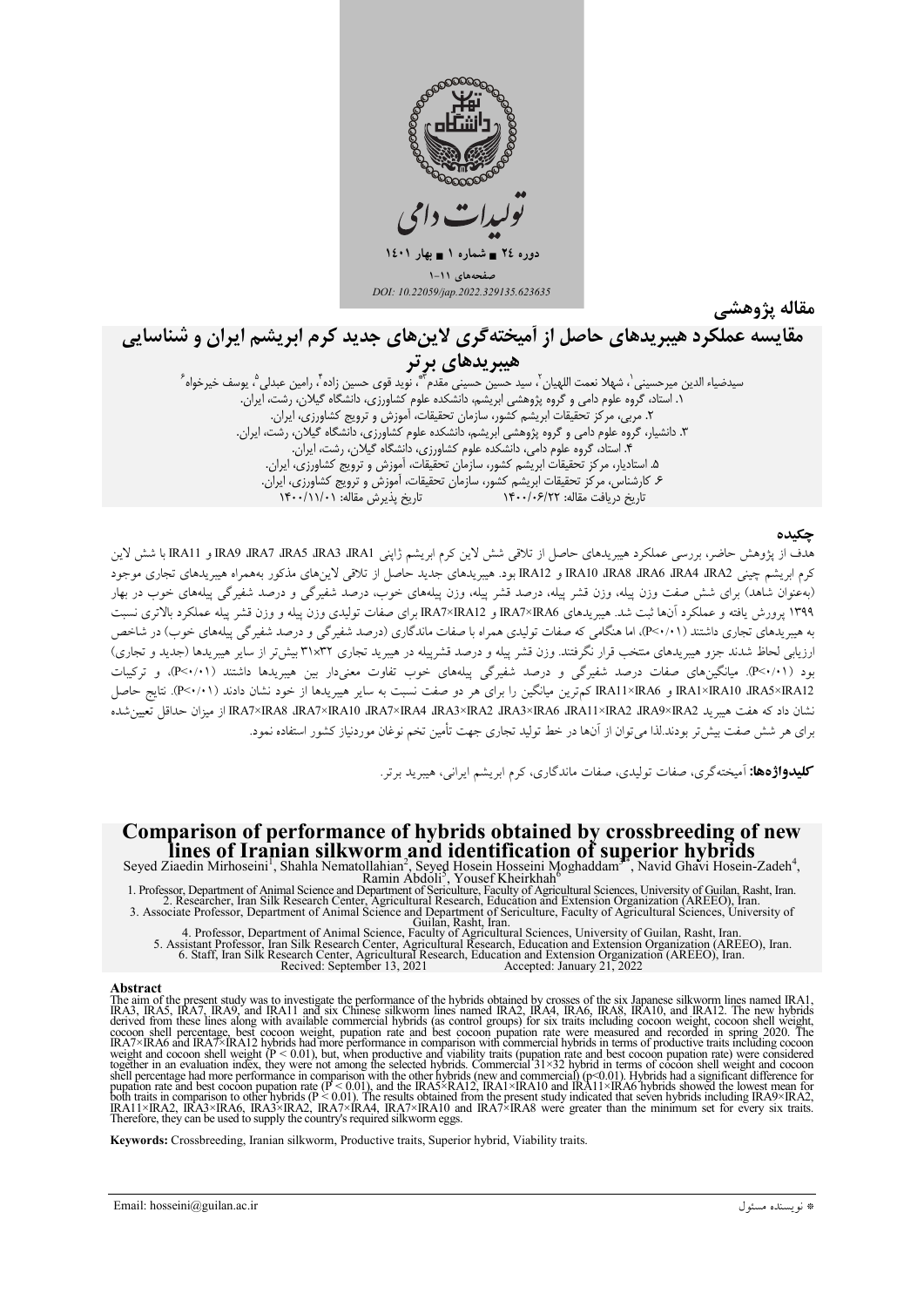مقدمه

كرم ابريشم (.Bombyx mori L) از نظر اقتصادى مهم ترين و شناختهشدهترین گونه تولیدکننده ابریشم صنعتی است، که تولید بیش از ۹۵ درصد ابریشم طبیعی دنیا را برعهده دارد [۳]. هدف اصلی پرورش کرم ابریشم افزایش سود تولیدکنندگان پیله و ابریشم و سایر بخشهای نوغانداری از طريق بهبود صفات اقتصادى مانند وزن پيله، وزن قشر پیله و درصد قشر پیله است [۹ و ۱۵]. امروزه واریتههای مختلفی از کرم ابریشم در دنیا برای تولید پیله و نخ ابریشم مورداستفاده قرار میگیرند که با اجرای برنامههای اصلاحزژادی مختلف بهدستآمدهاند. با توجه به اثر مثبت هتروزیس برای هیبریدهای کرم ابریشم، کشورهای مهم تولیدکننده تخم نوغان اقدام به اصلاح نژاد پایههای پدری و مادری نموده و هیبریدهای حاصل از آنها را بین پرورش،دهندگان کرم ابریشم توزیع می'مایند. بررسی طرحهای مختلف اصلاح نژادی در چین در طی نیم قرن اخیر نشان داد که تقریباً هر ۱۰ سال، واریتههای کرم ابریشم جدیدی معرفی شده است [٦]. در هند که بهعنوان یکی از مهمترین تولیدکنندگان ابریشم دنیا شناخته می شود، پیشرفتهای این کشور در تولید پیله وابریشم مرهون معرفی سالانه چندین سویه و هیبرید در پژوهشهای نوغانداری این کشور بوده است [١٤].

در ایران نیز برای سالهای متمادی پژوهشهای زیادی جهت معرفی لاینها و هیبریدهای جدید و بهبود عملکرد صفات مهم اقتصادی انجام شده است. اولین تجربه در این زمینه در پژوهشی که با همکاری مرکز تحقیقات ابریشم کشور و سازمان خواربار و کشاورزی ملل متحد (FAO) انجام شد، با انجام نُه نسل آميزش خویشاوندی در هیبریدهای وارداتی موفق به جداسازی سه لاين چينې و چهار لاين ژاپنې شدند [٤]. در پژوهشي دیگر با نُه نسل آمیزش درون خانوادگی متوالی در میان

چهار لاین چینی ۳۲، ۱۰۲، ۱۰٤ و ۲۰۲ و چهار لاین ژاپنی ۳۱، ۵۱، ۱۰۱ و ۱۰۳ سه واریته ژاپنی و شش واريته چيني جداسازي شد [٥] حاصل اين دو پروژه تنها معرفی یک هیبرید تجاری (۱۰۷×۱۰۷ و ۱۱۰×۱۱۰) و استفاده از آن در خط تولید تجاری برای تنها چند سال بود. در حال حاضر هشت هیبرید تجاری شامل  $(1 + \xi \times 1 + T)$  dextor dorxles destel details ۰۱۰۳×۰۱۰ (۳۲×۳۲ و ۳۱×۳۱ در خط تولید تجاری است که حاصل تلاقی مستقیم و معکوس سه لاین چینی (۳۲، ١٠٤ و ١٥٤) و چهار لاين ژاپني (٣١، ١٠٣، ١٥١ و ١٥٣) میباشند [٦].

مقایسه هیبریدهای کرم ابریشم نیز تاکنون در پژوهشهای متعددی انجام شده است. در پژوهشی با مقایسه ۱۲ هیبرید جدید و سه هیبرید تجاری نشان داده شد که هیبریدهای جدید قابلیت رقابت با هیبریدهای تجاری را ندارند [۱۲]. همچنین با مقایسه هفت هیبرید تجاری کرم ابریشم موجود در کشور با چهار هیبرید تجاري وارداتي نشان داده شد كه تنها يک هيبريد وارداتي عملکرد بالاتری نسبت به هیبریدهای تجاری دارد [۱۳]. در پژوهشی دیگر نیز با مقایسه شش هیبرید تجاری ایرانی و یک هیبرید چینی کرم ابریشم موجود در کشور مشخص شد که هیبرید ۳۲×۳۲ دارای بالاترین وزن پیلههای خوب و بيش ترين درصد قشر ابريشمي است [٢].

بهتازگی، در پژوهشی دیگر با هدف معرفی لاینهای جدید کرم ابریشم ایران که در یک بازهی زمانی هفت ساله (اردیبهشتماه سال ۱۳۹۱ تا مردادماه ۱۳۹۸) به اجرا درآمد، ۱٤ ترکیب ژنتیکی جدید کرم ابریشم در گروه واریتههای چینی و شش ترکیب ژنتیکی جدید در گروه واریتههای ژاپنی جداسازی و به بانک ژن کرم ابریشم كشور اضافه شدند [١١]. با توجه به اينكه هدف از برنامههای اصلاح نژادی معرفی هیبریدهای کرم ابریشم

تو<sub>لیدا</sub>ت دامی دوره ٢٤ = شماره ١ = بهار ١٤٠١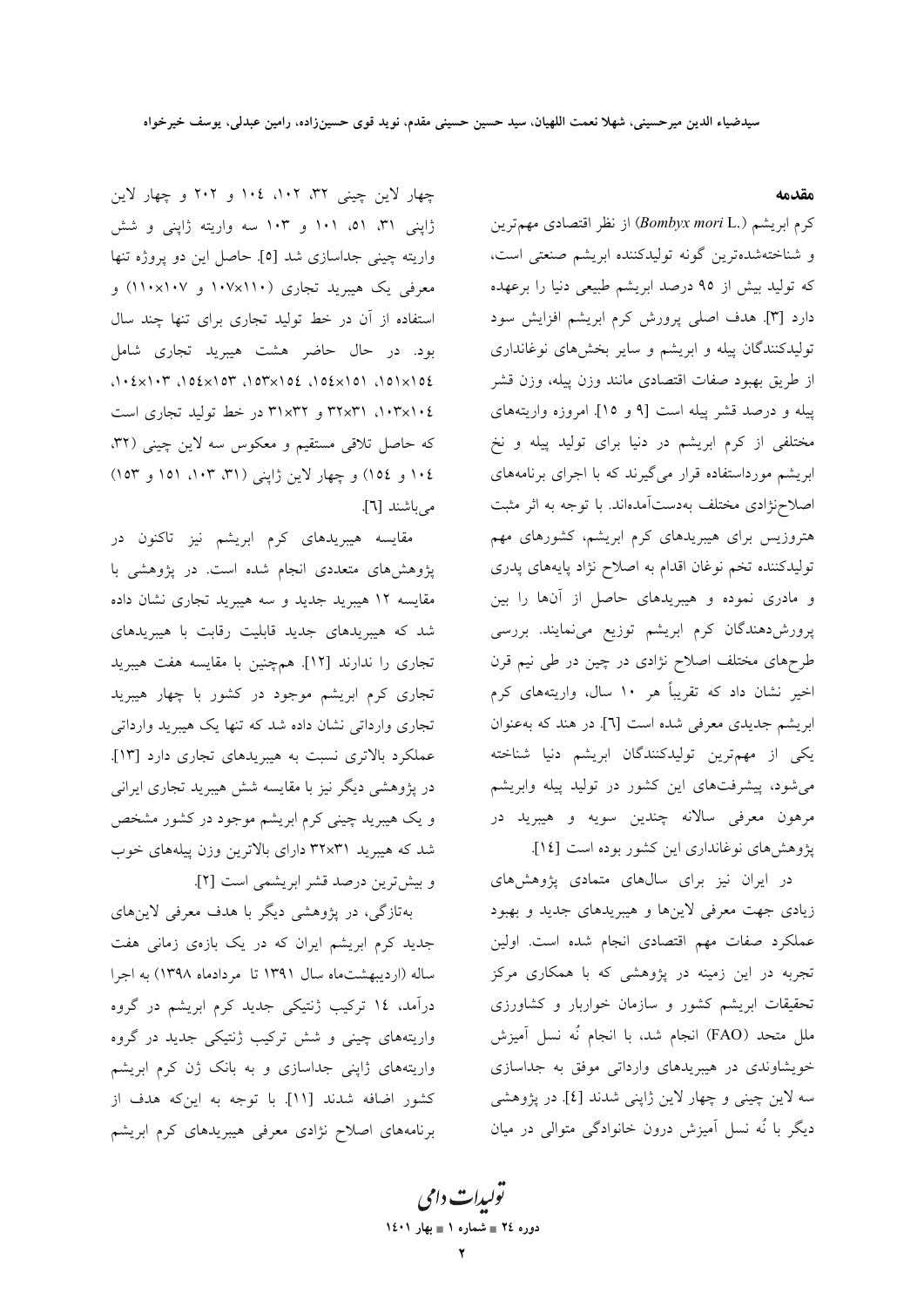برای پرورش توسط نوغانداران است، از این رو شناسایی بهترين پايههاى والدينى از نظر صفات مهم اقتصادى لازم است انجام شود که این مهم پس از اجرای برنامههای جامع آمیختهگری که در سطح آزمایشگاهی و مزرعهای انجام میشود، مشخص خواهد شد. هدف از مطالعه حاضر، اجرای برنامههای آمیختهگری بین مجموعهای از لاینهای جدید کرم ابریشم ایران بهمنظور تعیین بهترین هیبریدها جهت تکثیر انبوه و قرار دادن آنها در خط تولید تجاري بود.

### مواد و روشها

یژوهش حاضر در بهار سال ۱۳۹۸ با تفریخ تخم نوغان لاینها و پرورش لاروها، تولید پیله، برداشت و رکوردگیری پیلهها، طراحی برنامه آمیزشی برای شش لاین چيني (IRA12 JRA10 JRA8 JRA6 JRA4 JRA2) و IRA12) با شش لاين ژاپني (IRA3 ،IRA3 ،IRA1 وIRA9 و IRA11) و تهيه تخم نوغان هيبريد شروع شد. به اين منظور، ٣٦ هيبريد مشتمل بر تمام تركيبات ممكن حاصل از تلاقی لاینهای پایه مادری ژاپنی با پایه پدری چینی و ۳٦ هیبرید تلاقی لاینهای پایه مادری چینی با پایه پدری ژاپنی تهیه شد. در اصلاح نژاد کرم ابریشم برای پایههای والدینی هیبریدها بهطور عمده از لاینهایی به نام چینی و ژاپنی استفاده می شود و منظور از آن، لاینهای وارداتی نیست. در بهار سال ۱۳۹۹ با تفریخ تخم نوغان هیبریدهای جدید و تخم نوغان هیبریدهای تجاری شامل هیبریدهای ۳۱×۳۱، ۳۱×۳۲، ۱۰۳×۰۰۲، ۱۰۴×۱۰۴، ۱۵۴×۱۵۲، ۱۵۱×۱۵٤، ۱۵۱×۱۵۱ و ۱۵۱×۱۵٤، پرورش انفرادی ۸۰ هیبرید با چهار تکرار در طی مراحل کرم جوان و کرم بالغ در سینیهای چوبی براساس طرح کاملاً تصادفی انجام شد. پس از برداشت پیله، رکوردگیری صفات شامل وزن پیله، وزن قشر پیله، درصد قشر پیله،

وزن پیلههای خوب، درصد شفیرگی و درصد شفیرگی پیلههای خوب انجام گرفت. تمامی مراحل تفریخ و پرورش لاینها و آمیختهها طبق شیوههای استاندارد و بهطور يكسان در مزرعه وابسته به مركز تحقيقات ابريشم کشور اجرا شد. تمامی مراحل پرورش در یک محیط استاندارد پرورشی با رعایت موازین بهداشتی و با استفاده از ارقام اصلاحشده توت موجود در مرکز انجام شد. پس از برداشت پیله و تفکیک آن به پیلههای خوب، متوسط و ضعیف که بر مبنای ویژگیهای شکل ظاهری پیله انجام می شود، درصد تلفات شفیرگی در کل پیلههای هر تکرار و در بین پیلههای خوب بهعنوان صفات وابسته به ماندگاری مشخص شد. وزن کل پیلههای خوب، متوسط وزن ۲۵ پیله، متوسط وزن قشر پیله ۲۵ پیله و درصد قشر پیله بهعنوان صفات تولیدی نیز اندازهگیری شدند. درصد شفیر گی، تفاضل درصد تلفات شفیر گی از ۱۰۰ میباشد.

دادههای حاصل از تلاقی مستقیم و معکوس بهصورت تلفیقی تجزیه آماری شدند. بنابراین در این بررسی تجزیه و تحلیل بر مبنای ٤٠ هیبرید شامل ٣٦ هیبرید جدید بههمراه چهار هیبرید تجاری (بهعنوان شاهد و جهت مقایسه با هیبریدهای جدید) برای شش صفت مورد نظر انجام شد. دادههای تلفیق شده بهوسیله نرمافزار آماری SAS (نسخهی ۹/٤) و با استفاده از رویه مدلهای خطی تعمیمیافته تجزیه و تحلیل، و میانگین عملکرد صفات با استفاده از آزمون چند دامنهای دانکن با یگدیگر مقایسه شدند.

مجموع تعداد مشاهدات برای هر یک از صفات وزن پیله، وزن قشر پیله و درصد قشر پیله برابر با ۱٦٠٠٠ و برای صفات وزن پیلههای خوب، درصد شفیرگی و درصد شفیرگی پیلههای خوب برابر با ۳۲۰ بودند. شاخص ارزیابی برای انتخاب هیبرید برتر بر مبنای تعیین یک مقدار حداقل برای هر صفت بود. در این روش لازم

تو<sub>لیدا</sub>ت دامی دوره ٢٤ = شماره ١ = بهار ١٤٠١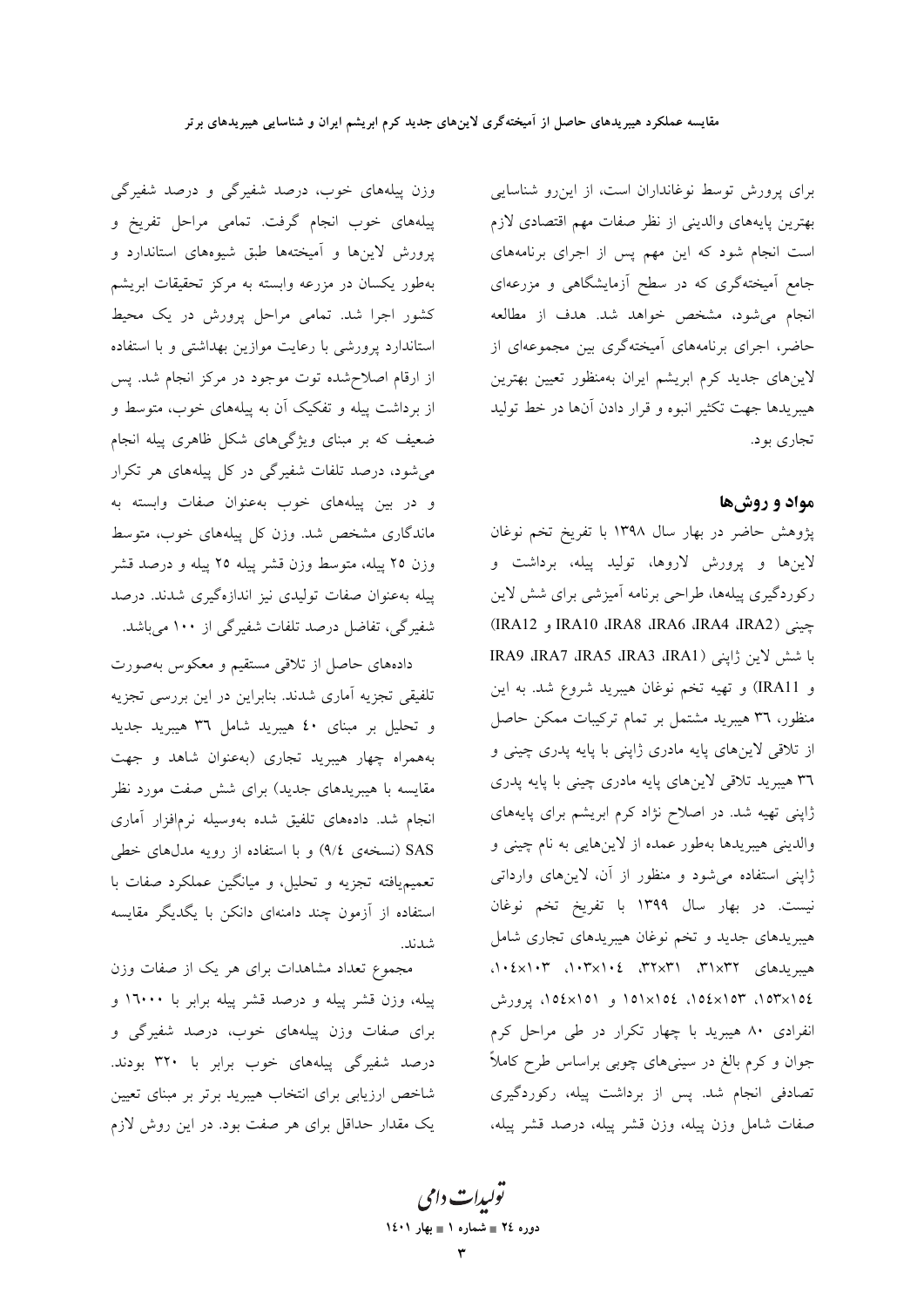است عملکرد شش صفت هیبریدهای برتر از مقادیر حداقل تعیین شده برای تمام صفات بیشتر باشد. حداقلها برای شش صفت وزن پیله، وزن قشر پیله، درصد قشر پیله، وزن پیلههای خوب، درصد شفیرگی و درصد شفیرگی پیلههای خوب بهترتیب ١/٦٩٤ گرم، ۰/۳۳ گرم، ۱۹/٦ درصد، ۳۲۰ گرم، ۹۰ درصد و ۹۰ درصد در نظر گرفته شد.

# نتاتج

نتایج عملکرد ٤٠ هیبرید جدید و تجاری کرم ابریشم در جدول (١) ارائه شده است. میانگینهای مرتب شده هیبریدها برای هر صفت نیز بهطور جداگانه در شکلهای (۱)، (۲)، (٣)، (٤)، (٥) و (٦) أورده شدهاند. بيش ترين و كم ترين مقادیر صفات در بین ترکیبات ژنتیکی مختلف یکسان نمي باشد. وزن پيله، وزن قشر پيله، درصد قشر پيله و وزن پیلههای خوب مهمترین صفات هدف اصلاح نژادی هستند و برای بهبود عملکرد پیله استفاده می شوند. در این میان، مقادیر صفات درصد شفیرگی و درصد شفیرگی پیلههای خوب بهعنوان مهمترين شاخص مرتبط با ماندگارى مطرح هستند. همچنین باید توجه داشت که عملکرد هرکدام از صفات بررسیشده نشاندهنده وجوه خاصی از ویژگیهای اقتصادی کرم ابریشم است و لذا شایسته است که تمام صفات در انتخاب هیبرید برتر مدنظر قرار گیرند. در جدول (۱) اسامی هیبریدها با شماره مشخص شده است که شمارههای ۱ تا ۳٦ مربوط به هیبریدهای جدید و شمارههای ۴۷ تا ٤٠ براي هيبريدهاي تجاري فعلي ايران است.

میانگین وزن پیله، در تمامی سویهها ۱/٦٩٣ گرم بود و هيبريدهاي IRA7×IRA12 و IRA7×IRA12 بهترتيب با ۱/۷٦٦ و ۱/۷٦۳ گرم، تفاوت معنیداری (۴</۰>) با ۲۳ هيبريد آزمايشي داشتند (جدول ١). بهطوركلي، مقادير میانگین صفت وزن پیله برای هیبریدهای جدید

(هیبریدهای شماره ۱ تا ۳٦) به شکل معنیداری بالاتر از میانگینهای بهدستآمده برای سه هیبرید تجاری استفادهشده بهعنوان شاهد (هیبریدهای شماره ۳۸، ۳۹ و ٤٠) بود (شكل ١)، تنها هيبريد ٣١×٣١ با قرارگرفتن در رتبه ۲٦ بهتر از سایر هیبریدهای تجاری بود.

میانگین وزن قشر پیله برای تمامی سویهها که ارتباط مستقيم با ميزان ابريشم استحصالي دارد، ٠/٣٢٩ گرم بود. برای این صفت بهجز هیبرید شماره ۳۷ (با ترکیب ۳۱×۳۱) با وزن قشر پیله ۰/۳۵۳ گرم که در دسته هیبریدهای تجاری قرار دارد، پنج هیبرید جدید با شمارههای ٢٤، ٢٣، ٢٢، ٢١ و ۲۰ تفاوت معنیداری (۴٬۰۰۵) با سایر هیبریدهای جدید و تجاری داشتند (جدول ۱). برتری این هیبریدهای جدید نسبت به سایر هیبریدها برای صفت وزن پیله نیز صادق بود و همه آنها وضعیت بهتری نسبت به بسیاری از هیبریدها نشان دادند. از میان این هیبریدها، عملکرد دو هیبرید ۲۱ و ٢٤ (با تركيبات IRA7×IRA6 و IRA7×IRA12) از نظر صفات وزن پیله و وزن قشر پیله نشان می دهد که می توان آنها را جزو هیبریدهای پرتولید درنظر گرفت. شکلهای (۱) و (۲) بهخوبی تفاوتهای پیلههای هیبریدهای مورد بررسی را نشان میدهد.

برای صفت درصد قشر پیله که نسبت وزن قشرپیله به وزن پیله (به درصد) است، میانگین کل محاسبهشده ۱۹/٦۳ درصد بود. هیبرید شماره ۳۷ (با ترکیب ۳۱×۳۱) که بيش ترين وزن قشر پيله را داشت، از نظر درصد قشر پيله نيز با مقدار میانگین ۲۱/۱۷ درصد تفاوت معنیداری با سایر هیبریدها نشان داد. هیبرید ۳۸ (با ترکیب ۱۰٤×۱۰۲) نیز با میانگین ۲۰/۵۷ درصد با تفاوت معنیدار با سایر هیبریدها در رده دوم قرار گرفت (شکل ۳). میانگینهای بهدستآمده برای سایر ترکیبات از نظر آماری تفاوت معنیداری با يكديگر نداشتند (جدول ١). با توجه به نتايج، عملكرد هیبریدهای جدید کمتر از برخی هیبریدهای تجاری است.

تو<sub>لیدا</sub>ت دامی دوره ٢٤ = شماره ١ = بهار ١٤٠١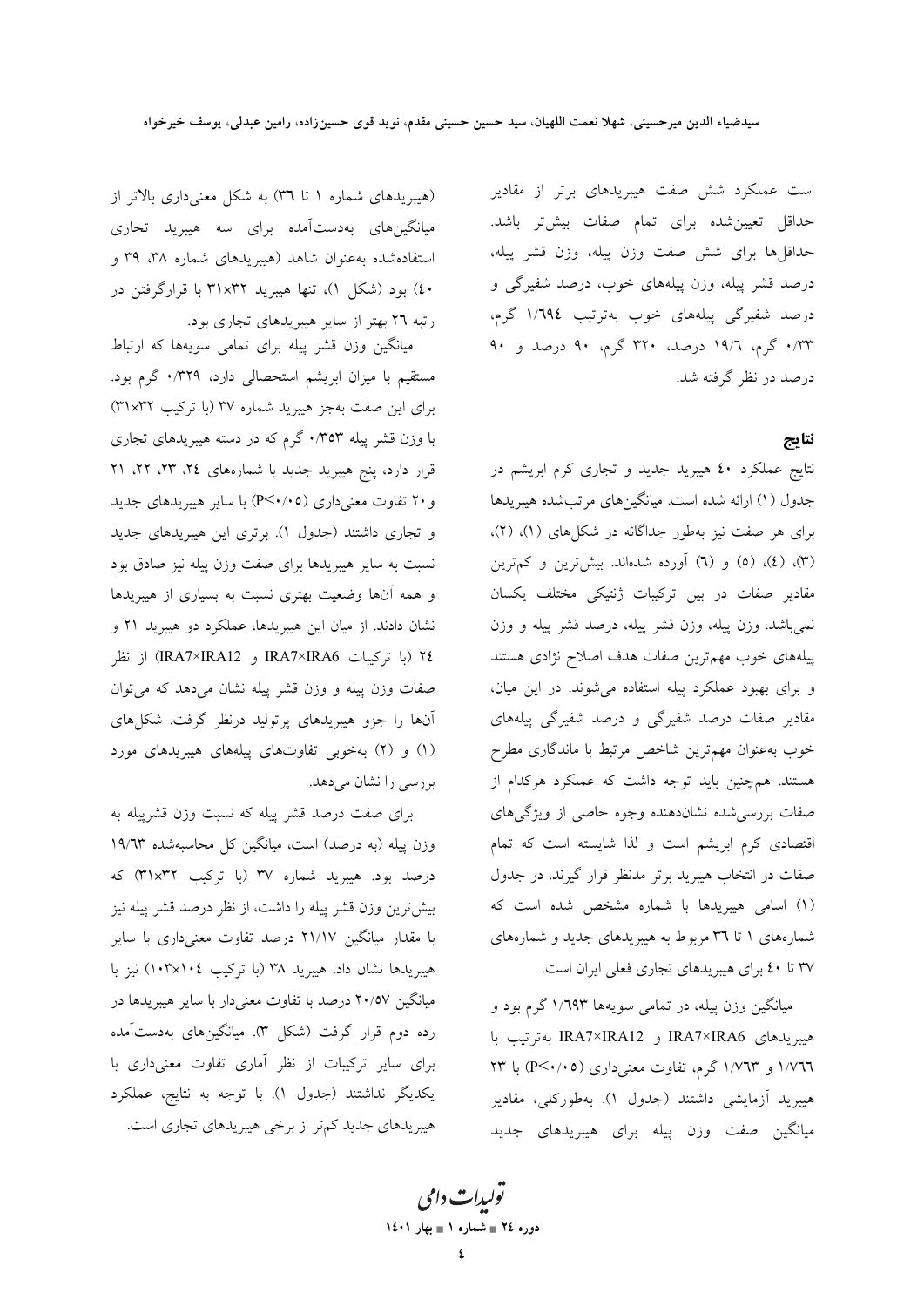| <mark>درصد شفیر</mark> گی پیلههای خوب<br>$\left(\frac{1}{2}\right)$ | درصد شفیرگی<br>$\left(\frac{1}{2}\right)$                       | وزن پیلههای خوب<br>(گرم)                                                                                                                         | <mark>درصد ق</mark> شر پیله<br>(گرم)                                                                                                 | __<br>وزن قشر پیله<br>(گرم)                                                                                                 | وزن ييله<br>(گرم)                                                                                      |                    |                        |
|---------------------------------------------------------------------|-----------------------------------------------------------------|--------------------------------------------------------------------------------------------------------------------------------------------------|--------------------------------------------------------------------------------------------------------------------------------------|-----------------------------------------------------------------------------------------------------------------------------|--------------------------------------------------------------------------------------------------------|--------------------|------------------------|
|                                                                     |                                                                 |                                                                                                                                                  |                                                                                                                                      |                                                                                                                             |                                                                                                        | صفات               |                        |
|                                                                     |                                                                 |                                                                                                                                                  |                                                                                                                                      |                                                                                                                             |                                                                                                        | هيبريدها           | رديف                   |
| $92/07 \cdot ab$                                                    | $91/VT1^{abc}$                                                  | $\mathop{\rm \bf tr}\nolimits\hspace{-0.07cm}\mathop{\rm \bf Tr}\nolimits^{\mathop{\rm \bf r}\nolimits}/\mathop{\rm \bf W}\nolimits^{\rm abcde}$ | $19/07$ fghij                                                                                                                        | $\boldsymbol{\cdot}$ / $\boldsymbol{\gamma}$ / $\boldsymbol{\gamma}$ / $\boldsymbol{\gamma}$ / $\boldsymbol{\gamma}$        | $1/V\mathcal{E}$ $V$ $^{\text{abcd}}$                                                                  | $IRA1 \times IRA2$ | $\lambda$              |
| $92/\lambda$ 10 <sup>ab</sup>                                       | $97/2\Lambda1$ abc                                              | $Y \setminus \bigwedge Y$ abode                                                                                                                  | $19/29$ ghijk                                                                                                                        | $\cdot$ / $\gamma$ $\gamma$ v $\gamma$ <sup>yklm</sup>                                                                      | $1/797$ ghijkl                                                                                         | IRA1×IRA4          | ۲                      |
| $9.1160$ <sup>ab</sup>                                              | $MN$ $70$ <sup>abc</sup>                                        | $\mathsf{H}\mathsf{H}^\prime\mathsf{H}^\prime\mathsf{H}^\prime\mathsf{H}^\prime$ abode                                                           | $19/02$ fghij                                                                                                                        | $\cdot$ / $\uparrow \uparrow \uparrow$ shij                                                                                 | $\setminus/\bigvee$ + $\bigtriangleup$ defghij                                                         | IRA1×IRA6          | ٣                      |
| $92/9 \cdot A^{ab}$                                                 | $97/19$ abc                                                     | <b><i>TYA/OV</i></b> abode                                                                                                                       | $\ensuremath{\mathsf{1}\,}\xspace\ensuremath{\mathsf{Q}}\xspace/\ensuremath{\mathsf{r}}\xspace\ensuremath{\mathsf{o}}\xspace$ jklm   | $\boldsymbol{\cdot} / \boldsymbol{\Upsilon} \boldsymbol{\Upsilon}$ $\boldsymbol{\xi}$ $\boldsymbol{\mathsf{fgh}}$           | $1/V\ell 1^{abcd}$                                                                                     | IRA1×IRA8          | ٤                      |
| $M/r$ $q^{bc}$                                                      | $\Lambda\text{O}/\xi\Upsilon\star\text{ }^{bcd}$                | $Y9A/ZJ$ bode                                                                                                                                    | 19/VY defghij                                                                                                                        | $\cdot$ / $\uparrow \uparrow \uparrow$ \ shij                                                                               | $1/79\xi$ fghijk                                                                                       | IRA1×IRA10         | ٥                      |
| $97/V \cdot 0^{ab}$                                                 | $\Lambda$ 9/ $V$ 97 abc                                         | $\Upsilon\{\cdot\}$ abode                                                                                                                        | $19/02$ fghij                                                                                                                        | $\cdot$ /۳٤ $\cdot$ <sup>cde</sup>                                                                                          | $1/V$ o $Y$ <sup>abc</sup>                                                                             | IRA1×IRA12         | ٦                      |
| $97/7$ $0^a$                                                        | $4\mathsf{r}/\mathsf{t}$ vo abc                                 | $rrq/q \mid$ abode                                                                                                                               | $Y \cdot / \cdot Y^{\text{cd}}$                                                                                                      | $\cdot \pi$                                                                                                                 | 1/VYY abcde                                                                                            | IRA3×IRA2          | ٧                      |
| $97/219$ <sup>a</sup>                                               | $92/200$ <sup>ab</sup>                                          | $\Upsilon \Upsilon / \Upsilon / \Delta^{abcde}$                                                                                                  | $19/M$ <sup>ode</sup>                                                                                                                | $\cdot$ / $\gamma\gamma$ o efgh                                                                                             | $\mathord{\mathcal{W}}\mathord{\mathcal{N}}\mathord{\mathcal{N}}$ efghij                               | IRA3×IRA4          | ٨                      |
| $90/\lambda$                                                        | $4\mathsf{r}/\mathsf{t}\vee\mathsf{t}$ <sup>abc</sup>           | $\Upsilon \Sigma \Upsilon / 91$ <sup>abcd</sup>                                                                                                  | $19/71$ efghij                                                                                                                       | $\boldsymbol{\cdot}$ י<br>יריך ליידו                                                                                        | $1/\mathsf{M}^{\bullet} \cdot \text{abcdef}$                                                           | IRA3×IRA6          | ٩                      |
| $92/90 \cdot ab$                                                    | $\ensuremath{\mathsf{AT}/\mathsf{VAO}}\xspace$ abc              | $\Upsilon \Upsilon \Upsilon / 9 \Upsilon$ abode                                                                                                  | $19/90$ are                                                                                                                          | $\boldsymbol{\cdot} / \boldsymbol{\Upsilon} \boldsymbol{\Upsilon}$ $\boldsymbol{\xi}$ $\boldsymbol{\mathsf{fgh}}$           | $1/79 \cdot$ ghijkl                                                                                    | IRA3×IRA8          | ۱۰                     |
| $90/112$ <sup>ab</sup>                                              | $97/\xi\Lambda\xi$ abc                                          | $Y \setminus \mathcal{N}$ abode                                                                                                                  | $19/V$ defghi                                                                                                                        | $\cdot$ / $\uparrow\uparrow\uparrow\uparrow$ $\downarrow$                                                                   | $1/TVQ$ <sup>jklmn</sup>                                                                               | IRA3×IRA10         | ۱۱                     |
| $92/770$ <sup>ab</sup>                                              | $91/171$ abc                                                    | $\Upsilon \Upsilon$ / $\Upsilon$ <sup>abcde</sup>                                                                                                | $\frac{1}{2}$ $\sqrt{7}$ odefghi                                                                                                     | $\boldsymbol{\cdot} \mathcal{N} \boldsymbol{\mathcal{E}} \, \boldsymbol{\mathcal{E}}$ bc                                    | $\ensuremath{\mathcal{N}}\xspace$ /VoV $^{\text{ab}}$                                                  | IRA3×IRA12         | ۱۲                     |
| $\mathfrak{P}(\mathbf{r})\in \mathbb{C}^{\mathrm{ab}}$              | $91/11^{abc}$                                                   | $\mathsf{YY} \mathsf{Q} / \mathsf{Y} \Lambda^{abcde}$                                                                                            | $19/\lambda$ defg                                                                                                                    | $\boldsymbol{\cdot}$ /<br>$\boldsymbol{\Upsilon}$ / $\boldsymbol{\Upsilon}$ $\boldsymbol{\Upsilon}$ $\boldsymbol{\Upsilon}$ | $\mathcal{N}$ לאי אויג                                                                                 | IRA5×IRA2          | ۱۳                     |
| $4Y/YV\ell^{ab}$                                                    | $\Lambda {\mathsf{Q}} / {\mathsf{OO}} \Lambda^{\,\mathrm{abc}}$ | $\Upsilon \Upsilon V/ \Psi \, \xi^{\text{ abcde}}$                                                                                               | $19/0 \cdot$ fghij                                                                                                                   | $\cdot$ / $\checkmark$ $\checkmark$ $\checkmark$ is                                                                         | $1/1 \cdot 7^p$                                                                                        | IRA5×IRA4          | ١٤                     |
| $90/201^{\circ}$ ab                                                 | $97/970$ abc                                                    | $\Upsilon\Upsilon\zeta/\cdot\Upsilon$ abode                                                                                                      | $\ensuremath{\mathsf{I}}\xspace\ensuremath{\mathsf{I}}\xspace/\ensuremath{\mathsf{r}}\xspace\ensuremath{\mathsf{o}}\xspace$ j<br>klm | $\cdot$ / $\uparrow$ $\uparrow$ $\uparrow$ $\uparrow$ $\uparrow$ $\uparrow$                                                 | $1/T$ 0 $^{\circ}$                                                                                     | IRA5×IRA6          | ۱٥                     |
| $4r/\cdot$ $\wedge$ $4^{ab}$                                        | $\Lambda$ 9/ $\Lambda$ 00 abc                                   | $\mathbf{Y} \boldsymbol{\cdot} \boldsymbol{\cdot} / \Lambda$ ) bode                                                                              | $19/7 \cdot$ efghij                                                                                                                  | $\cdot$ / $\uparrow$ $\uparrow$ $\uparrow$ $\uparrow$                                                                       | $1/101$ mmo                                                                                            | IRA5×IRA8          | ۱٦                     |
| $92/909$ <sup>ab</sup>                                              | $97/9 \cdot Y^{abc}$                                            | $\mathsf{r}\mathsf{r}\mathsf{r}\mathsf{r}'\mathsf{r}\bullet\mathsf{r}$ abode                                                                     | $1/\sqrt{9} \cdot$ <sup>n</sup>                                                                                                      | $\cdot$ / $\checkmark$ $\cdot$ $\checkmark$ $\Gamma$ s                                                                      | $1/12 \cdot 0$                                                                                         | IRA5×IRA10         | $\mathcal{N}$          |
| $\lambda Y/YZ0°$                                                    | V9/Y29 <sup>d</sup>                                             | $\mathsf{YY} \xi / \mathsf{Y}$ . abcde                                                                                                           | $19/1$ $V$ $\text{lmn}$                                                                                                              | $\cdot$ / $\uparrow$ ) { $^{pq}$                                                                                            | $1/\sqrt{0}$ lmno                                                                                      | IRA5×IRA12         | ۱٨                     |
| $9.127.$ <sup>ab</sup>                                              | ለኂ/ ይ۳ ላ <sup>abcd</sup>                                        | TY0/YJ abcde                                                                                                                                     | 19/V1 defghij                                                                                                                        | $\cdot$ / $\gamma$ $\sim$ $\gamma$ $\cdot$ $\sim$ $\gamma$                                                                  | YYYY <sup>abcdefgh</sup>                                                                               | IRA7×IRA2          | ۱۹                     |
| $47/90E^{ab}$                                                       | $91/919$ <sup>abc</sup>                                         | $\Upsilon\mathcal{L}/\mathcal{L}\setminus\ ^{\text{abc}}$                                                                                        | $Y'/Y^c$                                                                                                                             | $\boldsymbol{\cdot} \mathcal{N} \boldsymbol{\mathcal{E}} \boldsymbol{\gamma}$ bed                                           | \/V\V abcdefghi                                                                                        | IRA7×IRA4          | ٢٠                     |
| $97'/\Lambda \cdot$ <sup>ab</sup>                                   | $91/179$ abc                                                    | $T\Upsilon\Upsilon/T$                                                                                                                            | $19/\lambda$ 7 defg                                                                                                                  | $\cdot$ / $\gamma$ { $\vee$ b                                                                                               | 1/V17 <sup>a</sup>                                                                                     | IRA7×IRA6          | ۲۱                     |
| $92/707^{ab}$                                                       | $91/217$ <sup>abc</sup>                                         | $Y \text{E} V/Y$ <sup>ab</sup>                                                                                                                   | 19/V9 cdefgh                                                                                                                         | $\cdot$ / $\gamma$ $\epsilon$ $\gamma$ $\mu$ $\infty$                                                                       | $1/V$ $07$ abc                                                                                         | IRA7×IRA8          | ۲۲                     |
| $97702^{ab}$                                                        | $91/207$ <sup>abc</sup>                                         | $\text{YY} \text{Z} / \text{Y} \text{A}^{\text{abcde}}$                                                                                          | $19/\Lambda^{\omega}$ cdefg                                                                                                          | $\cdot$ / $\gamma$ $\zeta$ $\gamma$ $\alpha$                                                                                | $1/V22^{abcd}$                                                                                         | IRA7×IRA10         | ۲۳                     |
| $91/79\Lambda^{ab}$                                                 | $\Lambda$ 9/٣٢ $\Lambda$ <sup>abc</sup>                         | $T\rightarrow A$                                                                                                                                 | $19/N\Lambda$ cdefgh                                                                                                                 | $\cdot$ / $\cdot$ / $\cdot$ / $\cdot$                                                                                       | $1/V$ $V^a$                                                                                            | IRA7×IRA12         | ۲٤                     |
| $9V/\cdot$ rra                                                      | $90/12^{a}$                                                     | $\Upsilon\Upsilon\zeta/\delta\Upsilon$ abode                                                                                                     | $19/7 \cdot$ efghij                                                                                                                  | $\boldsymbol{\cdot}$ /<br>$\boldsymbol{\gamma} \boldsymbol{\gamma}$ o $\mathrm{efgh}$                                       | $\frac{1}{\sqrt{V}}$                                                                                   | IRA9×IRA2          | ۲٥                     |
| $97/0V9$ <sup>a</sup>                                               | $92/0V9$ <sup>ab</sup>                                          | <b><i>TYT/TV</i></b> abode                                                                                                                       | $19/2\Lambda$ ghijk                                                                                                                  | $\boldsymbol{\cdot}$ / $\gamma\gamma\gamma$ $^{\rm fghi}$                                                                   | \/V\V abcdefghi                                                                                        | IRA9×IRA4          | ٢٦                     |
| $90/1V0^{ab}$                                                       | $91/70 \cdot \text{abc}$                                        | $\Upsilon \Upsilon \Upsilon / \Upsilon$ abcde                                                                                                    | $\Lambda/4$ $\Lambda$ <sup>n</sup>                                                                                                   | $\cdot$ / $\uparrow$ $\cdot$ $\uparrow$ $\uparrow$ $\uparrow$                                                               | $1/12V^{10}$                                                                                           | IRA9×IRA6          | $\mathsf{Y}\mathsf{V}$ |
| 97/07 <sup>a</sup>                                                  | $92/77\text{A}^{ab}$                                            | $\uparrow\uparrow\uparrow$ 1/07 abode                                                                                                            | 19/W <sup>cdefghi</sup>                                                                                                              | $\boldsymbol{\cdot} / \boldsymbol{\Upsilon} \boldsymbol{\Upsilon} \boldsymbol{\cdot}$ hijk                                  | $1/\sqrt{10}$ ijklm                                                                                    | IRA9×IRA8          | ۲۸                     |
| 97/111 <sup>a</sup>                                                 | $977 \cdot \cdot \text{abc}$                                    | $\Upsilon \Upsilon \Upsilon / \Lambda \phi$ abode                                                                                                | $\ensuremath{\mathcal{N}}\xspace(\ensuremath{\mathcal{L}}\xspace^\mathrm{w})$ hijk                                                   | $\cdot$ / $\uparrow$ $\uparrow$ $\uparrow$ $\downarrow$ $\downarrow$ $\downarrow$ $\downarrow$ $\downarrow$                 | $1/791^{\circ}$ fghijkl                                                                                | IRA9×IRA10         | ۲۹                     |
| $9.71.9^{ab}$                                                       | $\mathcal{M}/\cdot\cdot\mathcal{A}^{\text{abc}}$                | $\mathbf{Y} \bullet \mathbf{9} / \mathbf{Y} \wedge \text{ }^{\text{abcde}}$                                                                      | $19/12$ klmn                                                                                                                         | $\boldsymbol{\cdot}$ /לץ $\boldsymbol{\cdot}$ lmn                                                                           | $\setminus/\bigvee \bullet \bullet$ efghij                                                             | IRA9×IRA12         | ٣٠                     |
| $9V/\cdot 10^{a}$                                                   | $92/71\text{A}^{ab}$                                            | $\Upsilon \mathfrak{0} \mathfrak{0} / \Upsilon \Upsilon^{ab}$                                                                                    | 19/V defight                                                                                                                         | $\boldsymbol{\cdot}$ /<br>YYV $\operatorname{def}$                                                                          | 1/VY 0 abodefg                                                                                         | IRA11×IRA2         | ٣١                     |
| $90/91\text{A}^{ab}$                                                | $91/099^{abc}$                                                  | $\Upsilon \mathfrak{d} \Upsilon / \mathfrak{d} \mathfrak{d} \ ^{ab}$                                                                             | $19/T9$ ijklm                                                                                                                        | $\cdot$ / $\gamma\gamma$ o efgh                                                                                             | $1/V$ 0 $\pmb{\xi}$ $^{\text{abc}}$                                                                    | IRA11×IRA4         | ٣٢                     |
| $\Lambda$ 9/ $\Upsilon$ 07 ab                                       | $\lambda$ 2/179 $^{\text{cd}}$                                  | $\mathsf{r}\mathsf{r}\mathsf{r}\mathsf{r}$ /19 abode                                                                                             | $19/0$ m                                                                                                                             | $\cdot$ / $\uparrow$ $\vee$ $\circ$ $\circ$                                                                                 | 1/IVI jklmn                                                                                            | IRA11×IRA6         | ٣٣                     |
| $9.7V\epsilon^{ab}$                                                 | $\Lambda$ V/AV $^{\text{abcd}}$                                 | $\mathsf{YY}\Lambda/\mathsf{U}$ abode                                                                                                            | $19/17$ <sup>klmn</sup>                                                                                                              | $\cdot$ / $\uparrow \uparrow \uparrow$ klmn                                                                                 | \/V\\ <sup>w defghij</sup>                                                                             | IRA11×IRA8         | ٣٤                     |
| $97/179$ <sup>a</sup>                                               | $47/\Lambda \cdot 7^{abc}$                                      | $rrry/q$ abode                                                                                                                                   | 19/W defghij                                                                                                                         | $\boldsymbol{\cdot} / \boldsymbol{\Upsilon} \boldsymbol{\Upsilon} \boldsymbol{\Upsilon}$ $\text{hmo}$                       | $1/10Y$ <sup>mno</sup>                                                                                 | IRA11×IRA10        | ٣٥                     |
| $97/12A^a$                                                          | $4r/rvT$ <sup>abc</sup>                                         | $\mathsf{H}\mathsf{H}\mathsf{H}/\mathsf{H}$ <sup>abcde</sup>                                                                                     | $\ensuremath{\mathcal{M}}/\ensuremath{\mathcal{W}}$ klmn                                                                             | $\boldsymbol{\cdot}$ /<br>$\boldsymbol{\uparrow}$ / $\boldsymbol{\uparrow}$ mno                                             | $1/191$ fghijk                                                                                         | IRA11×IRA12        | ٣٦                     |
| $90/\gamma\lambda \cdot$ <sup>ab</sup>                              | $9 \cdot / 91 \cdot \frac{\text{abc}}{\text{abc}}$              | $\Upsilon\Upsilon/\sigma\Upsilon$ abode                                                                                                          | Y1/1V <sup>a</sup>                                                                                                                   | $\cdot$ /۳٥٣ $^a$                                                                                                           | $\ensuremath{\mathcal{N}}\xspace\ensuremath{\mathcal{N}}\xspace\ensuremath{\mathcal{N}}\xspace$ hijklm | $31 \times 32$     | $\mathsf{r}\mathsf{v}$ |
| $97/12 \cdot 12$                                                    | $91/777$ abc                                                    | $Y \wedge Z / VU^{\text{ode}}$                                                                                                                   | $Y \cdot /$ 0 $V$ $\rm ^b$                                                                                                           | $\cdot$ /* $\uparrow$ <sup>p</sup>                                                                                          | 1/0299                                                                                                 | $103\times104$     | ۳٨                     |
| $9V/\cdot 17^{a}$                                                   | $92/0V9$ <sup>ab</sup>                                          | $\mathbf{Y}\Lambda\mathbf{\mathcal{L}}/\mathbf{\mathcal{E}}\mathbf{V}^{\text{de}}$                                                               | $\setminus \mathsf{q}_{\mathsf{1}} \circ \setminus \text{ fghij}$                                                                    | $\cdot$ / $\mathbf{v} \cdot \mathbf{v}$ <sup>s</sup>                                                                        | 1/091P                                                                                                 | $151 \times 154$   | ٣٩                     |
| 9V/T                                                                | $91/\Lambda$ roabc                                              | $Y\Lambda$ / $\ell V^e$                                                                                                                          | $\gamma$ . $^{cd}$                                                                                                                   | $\cdot$ /\rpqr                                                                                                              | $1/O\Lambda \cdot P$                                                                                   | $153 \times 154$   | ٤٠                     |
| $92/\cdot$ ۳.                                                       | 91/111                                                          | $\Upsilon \Upsilon \vee \omega$                                                                                                                  | 19/7                                                                                                                                 | ۳۲۹.                                                                                                                        | 1/191                                                                                                  | ميانگين            |                        |
| $<$ •/••79                                                          | $\langle \cdot   \cdot \rangle$                                 | $<\!\!\boldsymbol{\cdot}/\!\!\setminus\!\boldsymbol{\cdot}\,\boldsymbol{\acute{\epsilon}}\!\!\uparrow$                                           | $\langle \cdot/\!\cdot\cdot\cdot\rangle$                                                                                             | $\langle\boldsymbol{\cdot}/\boldsymbol{\cdot}\boldsymbol{\cdot}\boldsymbol{\cdot}\rangle$                                   | $\langle \cdot/\!\cdot\cdot\cdot\rangle$                                                               | P values           |                        |
| ۰/۳٦١٥٢٧                                                            | 1371717 م                                                       | 1/707091                                                                                                                                         | $\cdot$ / $\cdot$ \ $V$ \ $VV$                                                                                                       | $\cdot/\cdot\cdot\cdot\vee\phi$                                                                                             | ۰/۰۰۱۷۳۱                                                                                               | <b>SEM</b>         |                        |

جدول ۱. مقایسه میانگین صفات پیله کرم ابریشم در ٤٠ هیبرید جدید و تجاری

a-e: تفاوت میانگینها در هر ستون با حروف غیرمشابه معنیدار است (P<۰/۰۵).

SEM: خطای استاندارد میانگینها.

تولیدات دامی دوره ٢٤ ≡ شماره ١ ≡ بهار ١٤٠١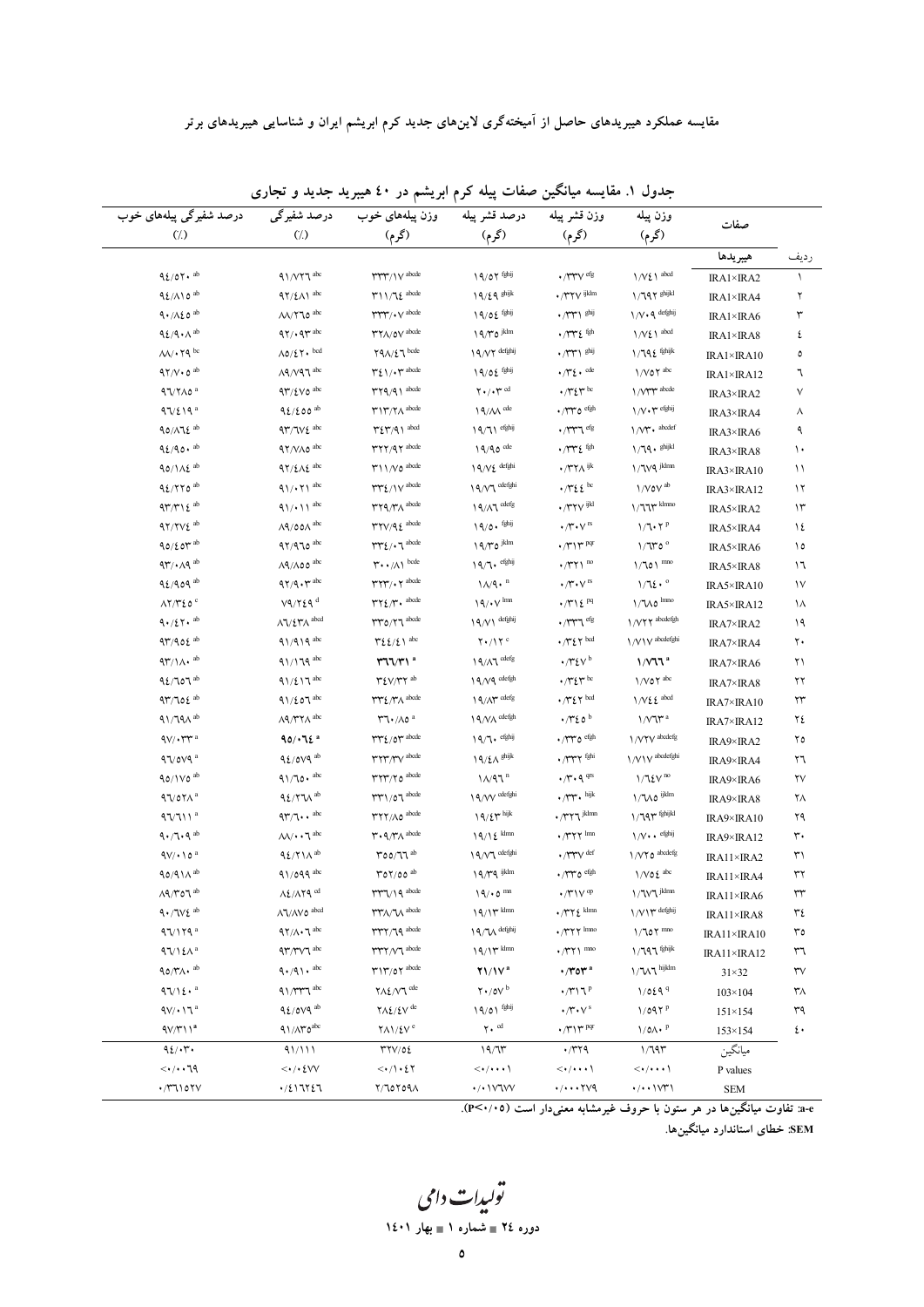











شکل ۳. درصد قشر پیله در ٤٠ هیبرید جدید و تجاری کرم ابریشم (مرتب $نده از مقادیر بالا به پایین)$ 

تولیدات دا<sup>ی</sup>ی **1401  1 - 24 -**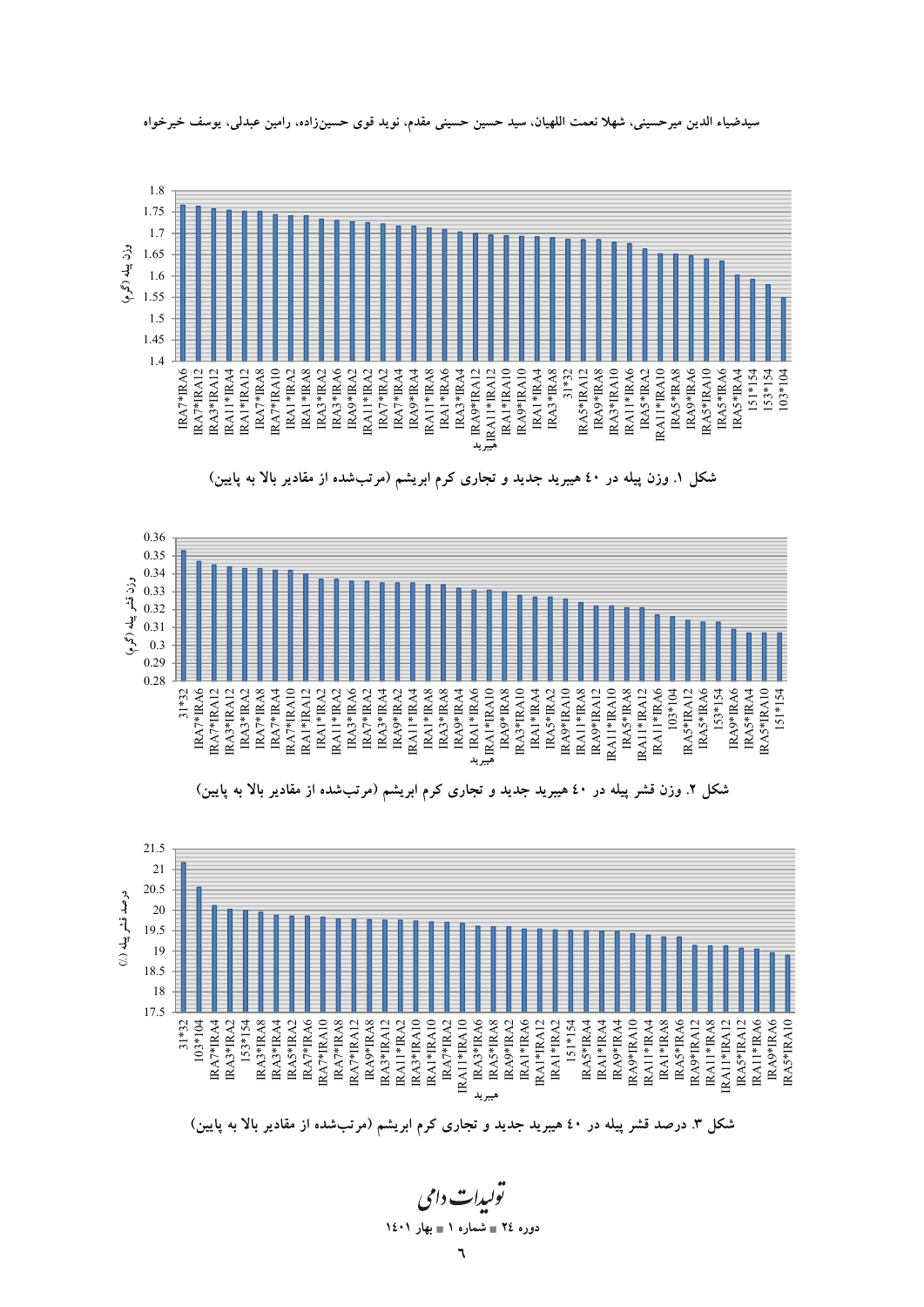

نقایسه عملکرد هیبریدهای حاصل از امیختهگری لاینهای جدید کرم ابریشم ایران و شناسایی هیبریدهای برتر









شفیرگی پیلههای خوب در ٤٠ هیبرید جدید و تجاری کرم ابریشم (مرتب $نده از مقادیر بالا به پایین)$ شکل ٦. درصد <sub>'</sub>

تولیدات دامی **1401  1 - 24 -**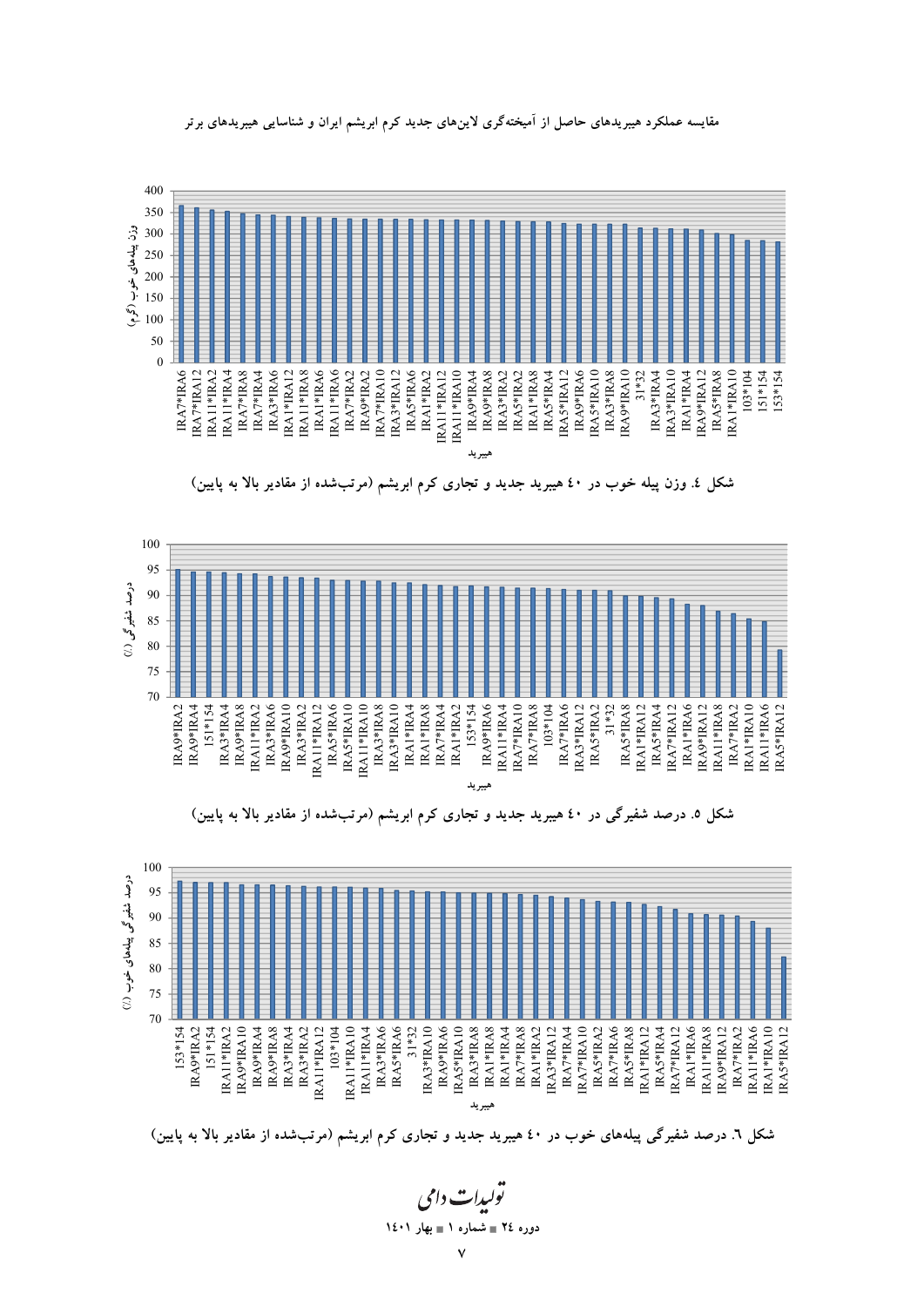برای صفت وزن پیلههای خوب میانگین محاسبهشده برای تمامی هیبریدها ٣٢٧/٥٤ گرم بود. مشابه با صفت وزن پیله و وزن قشر پیله هیبریدهای شماره ۲۱ (با ترکیب IRA7×IRA6) و شماره ٢٤ (با تركيب IRA7×IRA12) بهترتیب با عملکرد ۳٦٦/٣١ و ٣٦٠/٨٥ گرم برتری معنیداری نسبت به سایر هیبریدها نشان دادند (جدول ١). بهطوركلي، مقادير ميانگين صفت وزن پيلههاي خوب برای هیبریدهای موردمطالعه تفاوت معنیداری با یکدیگر نداشتند (P<٠/١٠٤٢). با اين وجود، مقادير حاصل از هیبریدهای جدید بالاتر از میانگینهای بهدستآمده برای هیبریدهای تجاری استفادهشده بهعنوان شاهد بود و نتایجی تقریباً مشابه با صفت وزن پیله نشان داد، که با توجه به ماهیت ارتباط بین دو صفت با یکدیگر قابل پیش بینی بود. هیبرید ۳۱×۳۱ که نسبت به بقیه هیبریدهای تجاری ایران وضعیت بهتری برای صفات وزن پیله، وزن قشر پیله و درصد قشر پیله نشان داد برای صفت مهم وزن پیلههای خوب نيز نسبت به سه هيبريد ديگر برتر بود.

نتایج بهدستآمده برای صفت درصد شفیرگی بهعنوان مهم ترین صفت مرتبط با ماندگاری نشاندهنده تفاوت معنیدار بین هیبریدهای موردبررسی میباشد (P<٠/٠٤٧٧). ميانگين كلي اين صفت در تمامي هيبريدها ۹۱/۱۱ درصد بود و تفاوت مقادیر حداکثر و حداقل مربوط به هیبریدهای شماره ۲۵ (با ترکیب IRA9×IRA2 و میانگین ۹۵/۰٦٤ درصد) و شماره ۱۸ (با ترکیب IRA5×IRA12 و میانگین ۷۹/۲٤۹ درصد) معادل ۱٦/٣٩۱ واحد بود (جدول ١ و شكل ٥). با اين وجود تفاوت معنیداری بین بیشتر هیبریدها وجود نداشت. این صفت معمولاً در هیبریدهایی که دارای درصد قشر بالایی هستند نمی تواند بالا باشد، زیرا همبستگی ژنتیکی بین ماندگاری با صفات تولیدی منفی است. از این رو، چنانچه مشاهده می شود بهترین هیبریدها از نظر درصد قشر پیله (همانند

ترکیب ۳۱×۳۱) برای درصد ماندگاری شفیره بهترین نیستند و برعکس، یعنی هیبریدهای کرم ابریشم برتر از نظر درصد ماندگاری شفیره (همانند ١٥٤×١٥١) عملکرد درصد قشر پیله آنها زیاد نیست.

برای صفت درصد شفیرگی پیلههای خوب، میانگین کلی محاسبهشده برای تمامی هیبریدها ۹٤/۰۳ درصد بود. مقادیر حداکثر و حداقلی برای این صفت مربوط به دو هیبرید شماره ٤٠ (با میانگین ٩٧/٣١١ درصد) و شماره ١٨ (با میانگین ۸۲/۳٤٥ درصد) ۱٤/۹٦٦ واحد تفاوت نشان دادند (جدول ۱ و شکل ۳)، که نشاندهنده مشابهت زیاد آن با صفت درصد شفیر گی است. شکل (٦) نشان می دهد همانند صفت درصد شفیرگی عملکرد بسیاری از هیبریدها مشابه بوده و در عمل بهجز هیبریدهای شماره ۱۸ و ۵ بین بقيه هيبريدها تفاوت معنىداري وجود ندارد (جدول ١).

بحث

برای تولید هیبرید تجاری با عملکرد خوب، وجود لاینهای والدینی با عملکرد بهتر لازم است. عملکرد صفات تولیدی و تولیدمثلی این لاینها پس از چندین نسل تغییر کرده و نیاز است که با لاینهای جدید جایگزین شوند. در کشورهایی که از منابع ژنتیکی گستردهای برخوردارند (همانند چین و ژاپن) با استفاده از طرحهای مختلف اصلاح نژادی از سویههای بانک ژن، ترکیبات جدیدی ایجاد کرده و سپس طی چند نسل انتخاب، لاینهای جدیدی به بانک ژن معرفی می نمایند [٦]. بهمنظور انجام مطالعه حاضر، ابتدا در يک پژوهش قبلی ترکیبات جدید حاصل از پنج لاین ۳۲، ۱۰٤، ۱۲٤، ١٥٤ و Y از والدين چيني و پنج لاين ٣١، ١٠٣، ١٥١، ۱۵۳ و ۱۵۲٤ از والدین ژاپنی موجود در بانک ژن مرکز تحقیقات ابریشم کشور طی هفت سال از بهار۱۳۹۱ تا بهار ۱۳۹۸ اصلاح نژاد شدند و از بین این ترکیبات جدید،

تو*لیدات دامی* دوره ٢٤ = شماره ١ = بهار ١٤٠١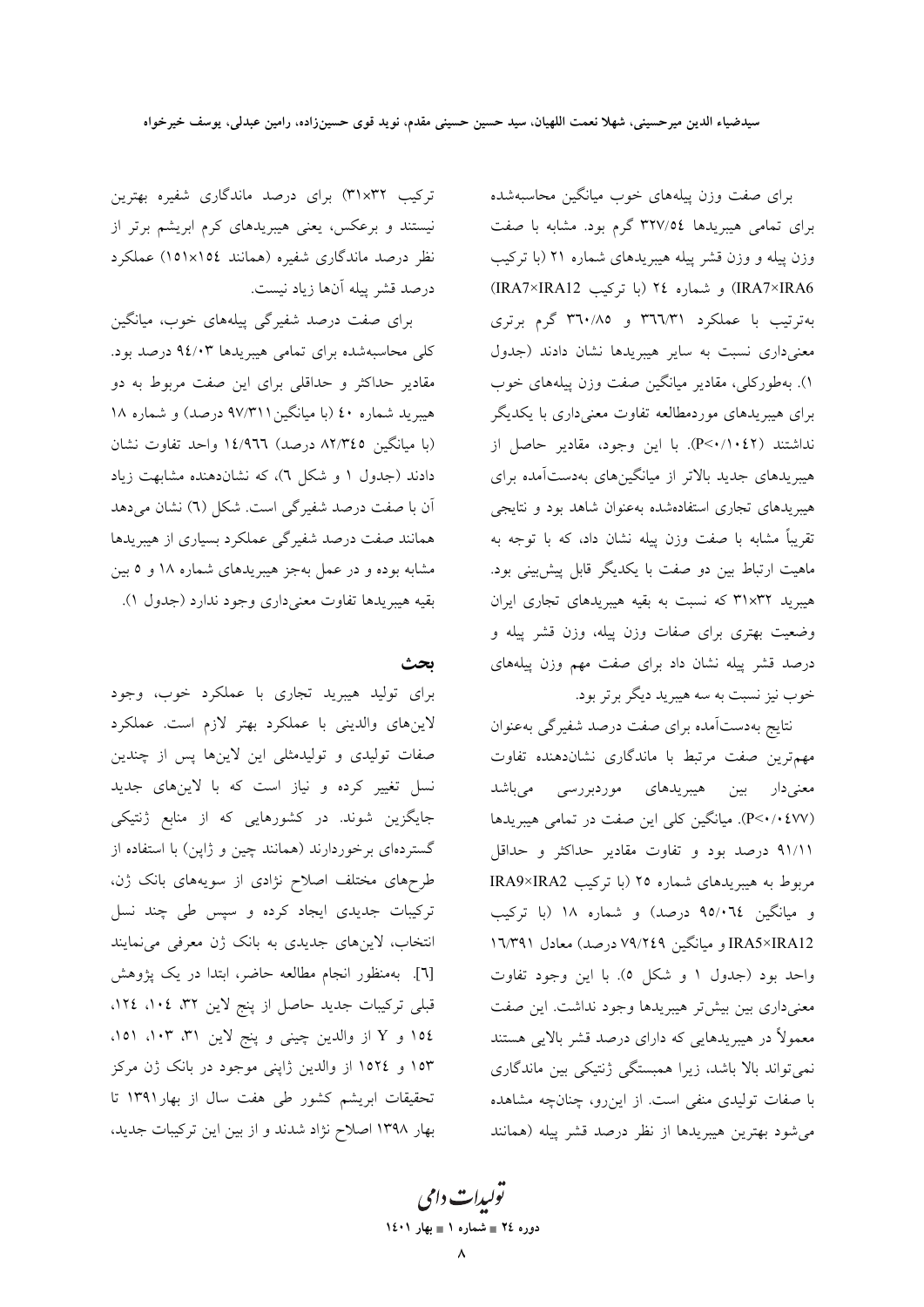تعداد ١٤ واريته جديد چيني و شش واريته جديد ژاپني انتخاب و جهت نگهداری در بانک ژن کرم ابریشم ایران نام گذاری شدند [۱۱].

در مطالعه حاضر شش واريته چيني در تلاقي با شش واریتهای ژاپنی کرم ابریشم در قالب طرح آمیختهگری تلاقی داده شدند و تمام هیبریدهای ممکن شامل ٣٦ ترکیب حاصل از تلاقیهای مستقیم و ۳٦ ترکیب حاصل از تلاقی معکوس تهیه و پرورش داده شدند تا بهترین هیبرید براساس تلفیق صفات تولیدی و صفات ماندگاری معرفی شوند. مقایسه عملکرد هیبریدهای موردبررسی برای هر شش صفت نشان می دهد که امکان انتخاب هیبریدهای برتر بر مبنای تمام صفات وجود دارد. در عمل برای معرفی بهترین واریتهها و لاینهای بانک ژن و همچنین هیبریدهای کرم ابریشم لازم است از شاخصی برای امتیاز دهی و رتبهبندی آنها استفاده نمود [۸] در پژوهش حاضر که بر مبنای تعیین یک مقدار حداقل برای هر صفت بود، تعداد هفت هيبريد واجد همه شرايط لازم بودند و برای آزمونهای مرحله بعد انتخاب شدند.

اسامی هیبریدهای برتر (هفت هیبرید) که عملکردشان بالاتر از مقادیر حداقل (در قسمت مواد و روشها ذکر شده است) برای صفات وزن پیله، وزن قشر پیله، درصد قشر پیله، وزن پیلههای خوب، درصد شفیرگی و درصد شفیرگی پیلههای خوب بود، عبارتند از IRA9×IRA2،  $IRA3\times IRA2$  $JRA3\times IRA6$  $JRA11 \times IRA2$ IRA7×IRA8 و IRA7×IRA10 IRA7×IRA4. از بين ۲۹ هیبرید باقی مانده، هشت هیبرید برای پنج صفت، حایز رتبه برتری بودند، یعنی از مقادیر حداقل عملکرد بیشتری داشتند که میتوان تعدادی از آنها را واجد شرایط برای آزمایشهای مزرعهای دانست. براساس بررسی انجامشده بین این هشت مورد، هيبريد IRA9×IRA4 كه در صفت وزن پيله خوب،

هیبرید IRA3×IRA4 که در صفت درصد شفیرگی پیلههای خوب و هیبرید IRA11×IRA4 که در صفت درصد قشر پیله حد نصاب صفات را کسب نکرده بودند، بهتر از بقیه بوده و میتواند همراه با هفت هیبرید منتخب برای پرورش در مرحله بعد یعنی پرورش مزرعهای استفاده شوند. در یک پژوهش که در هند انجام شد، انتخاب هيبريد برتر كرم ابريشم براساس شاخص ارزيابي جند صفتی (Multiple Trait Evaluation Indexes) انجام شد [۱۲]. در پژوهشی دیگر که در سال ۲۰۱۹ انجام شد برای انتخاب از میان ۱۰ هیبرید که در سه فصل مجزا پرورش داده شده بودند از یک شاخص انتخاب چند صفتی دیگر استفاده شد [۱]. در این بررسی یکی از هیبریدهای کرم ابریشمی که هم در شمال و هم در جنوب هند رایج است (FC1×FC2) بیشترین امتیاز را دو فصل از سه فصل کسب کرد.

باتوجه به شیوه تولید تخم نوغان هیبرید در کرم ابریشم که شامل تلاقی مستقیم و معکوس میباشد، در عمل لازم است هر دو هیبرید حاصل از دو والد متفاوت پرورش داده شود. لذا، اگرچه در این بررسی نام هفت هیبرید بهعنوان هیبرید برتر ذکر شد، اما برای انجام آزمایشهای بعدی لازم است ۱٤ هیبرید پرورش داده شود. با وجود اینکه عملکرد هیبرید مستقیم و معکوس کرم ابریشم تفاوتهایی دارد، لیکن برخی گزارشها نشان دادهاند که بهطور کلی اثر آمیزشهای دوطرفه معنیدار نيست [٨ و ٧].

در شرایطی که هیبرید تجاری ۱۵۱×۱۵۱ (شماره ۳۹) کم ترین وزن قشرپیله را داشت، لیکن هیبرید تجاری ۳۱×۳۲ به لحاظ صفت وزن قشر پیله و درصد قشر پیله از عملکرد بالاتری نسبت به سایر هیبریدها (جدید و تجاری) برخوردار بود. بهعلاوه این هیبرید از نظر وزن پیله و وزن پیله خوب نیز بهتر از سایر هیبریدهای تجاری

تو<sub>لیدا</sub>ت دامی دوره ٢٤ = شماره ١ = بهار ١٤٠١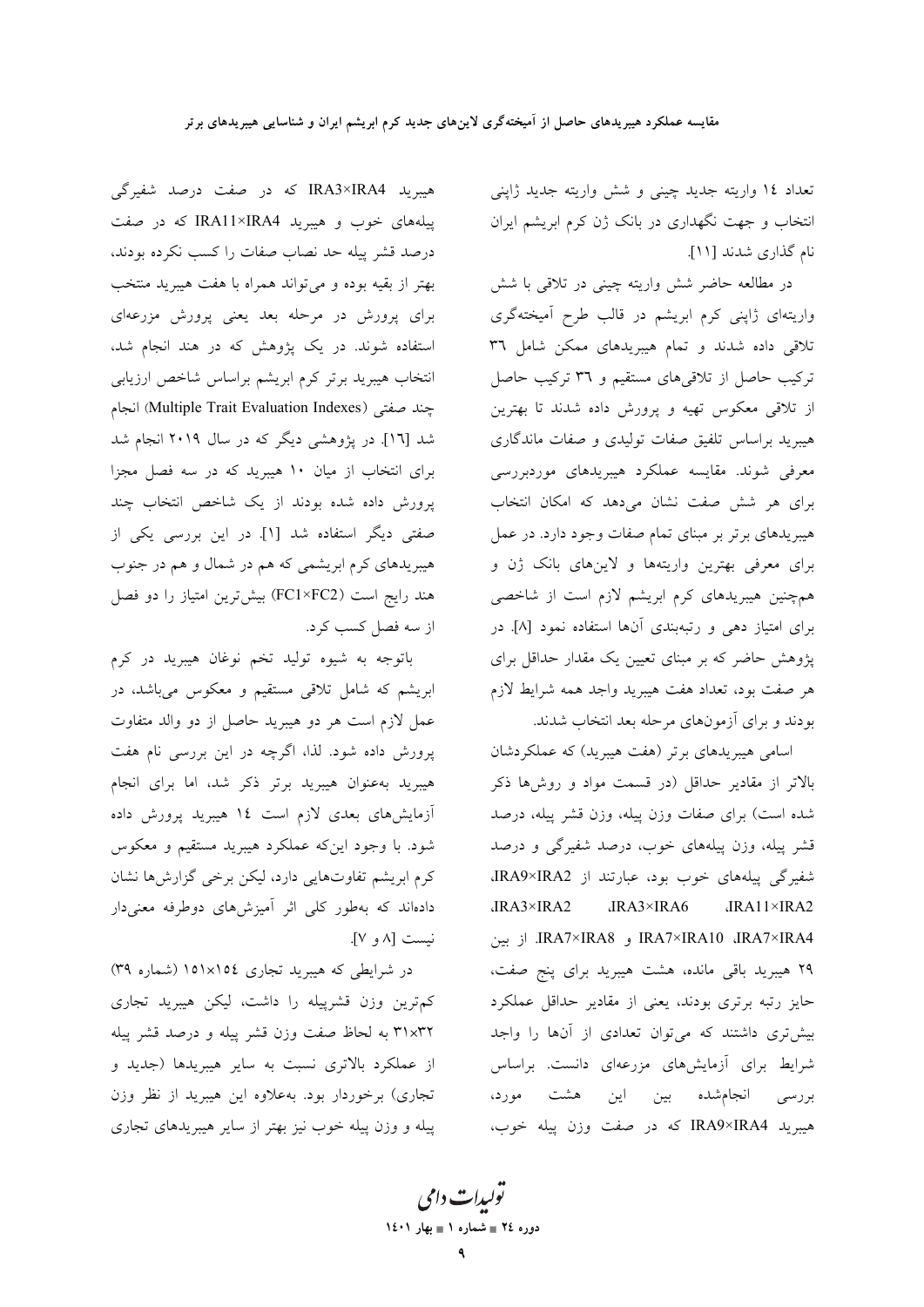بود. در همین رابطه، در پژوهشی بهمنظور بررسی عملکرد لاینهای جدید کرم ابریشم، دوازده آمیخته جدید شامل Xinhang1×Koming2 Xinhang1×Koming1 Xinhang2×Koming1  $Xinhang1\times Y$  $Xinhang2\times Y$ Xinhang2×Koming2 .Xinhang3×Koming2 Xinhang3×Koming1 01433×Koming2 .101433×Koming1 .Xinhang3×Y و 101433×101 همراه با سه هيبريد تجاري قبلي شامل ۰۱۰ ×۳۲ مخ۱۰ و ۱۱۰×۱۱۰ را در سه دوره پرورشی مشتمل بر دو فصل بهار و پاییز مقایسه کردند. نتایج نشان داد که آمیخته تجاری ۳۱×۳۲ از نظر بیش تر ویژگیهای اقتصادی در سطح بسیار بالایی قرار داشت [١٢]. همچنین، در مطالعهای دیگر ویژگیهای اقتصادی این هیبرید را در رقابت با هیبریدهای خارجی مطلوب دانستند [۲]. اخیراً با مقایسه هیبریدهای داخلی و خارجی در شرایط تلمبارهای نوغانداران گیلان گزارش شده که عملکرد هیبرید ایرانی ۱۵۴×۱۵۴ قابل رقابت با هيبريدهاي چيني وارداتي مي باشد [٨]. مقايسه برخي هیبریدهای ایرانی کرم ابریشم با وارداتی در گذشته نیز انجام شده است. براساس پژوهشی که در سال ۱۳۸۳ منتشر شد [۱۰]، شش هیبرید ایرانی و سه هیبرید وارداتی كرم ابريشم از سه كشور مختلف مقايسه شدند. نتايج آن بررسی، درحالی که برتری هیبریدهای ایرانی موردبررسی را در میزان تولید پیله و ماندگاری نشان داد، لیکن تفاوتهای بسیار زیاد هیبریدها در شرایط تغذیهای متفاوت نيز مشخص شد.

نتایج حاصل نشان داد که درصد شفیرگی و درصد شفیرگی پیلههای خوب برای همه هیبریدهای جدید انتخابی قابل قبول است. این موضوع این امید را می دهد که هیبریدهای جدید می توانند در شرایط نوغانداران نیز عملکرد مناسبی داشته باشد. زیرا هیبریدهای کرم ابریشم

زمانی می توانند سال های متمادی در خط تولید تجاری قرار گیرند که قابلیت ماندگاری خوبی در واحدهای پرورشی داشته باشند؛ بهعبارتی نوغانداران بتوانند پیلههای سالم (با درصد شفیرگی زیاد) تولید نمایند. علیرغم گزارش های متعدد در خصوص کیفیت مناسب هیبریدهای تجاری فعلی، نتایج این پژوهش نشان میدهد که هیبریدهای جدید در برخی صفات از هیبریدهای قبلی (تجاری) بهتر میباشند. با توجه به مزیت نسبی هیبریدهای جدید نسبت به هیبریدهای تجاری، انتظار این است که درصورت موفقیت هیبریدهای جدید در مراحل آزمایشهای مزرعهای و سازگاری (منطقهای) که در طی سالهای ۱٤۰۰ و ۱٤۰۱ انجام خواهد شد، تعدادی از این هیبریدها بتوانند در خط تولید تجاری قرار گیرند.

#### تشکر و قدردانی

از ریاست، کارشناسان و کارکنان محترم مرکز تحقیقات ابریشم کشور به جهت همکاری در اجرای طرح حاضر، تشکر و قدردانی میگردد.

تعارض منافع هيچگونه تعارض منافع توسط نويسندگان وجود ندارد.

#### منابع مورداستفاده

- 1. Alam K, Misro SK and Sivaprasad V (2020) Studies on evaluation and identification of suitable bivoltine hybrids (Bombyx mori L.) for better productivity in Odisha. Journal of Pharmacognosy and Phytochemistry, 9: 990-994.
- 2. Alipanah M, Abedian Z, Nasiri A and Sarjamei F (2021) Study of seven silkworm varieties performance in Torbat Heydarieh region. Iranian Journal of Animal Science Researchs, 12(3): 399-409.
- 3. Collard BC, Jahufer Y, Brouwer JB and Pang ECK. (2005) An introduction to markers, quantitative trait loci (QTL) mapping and marker-assisted selection for crop improvement: The basic concepts. Euphytica,  $142:169-196$ .

يولىدا**ت** دامى دوره ٢٤ = شماره ١ = بهار ١٤٠١